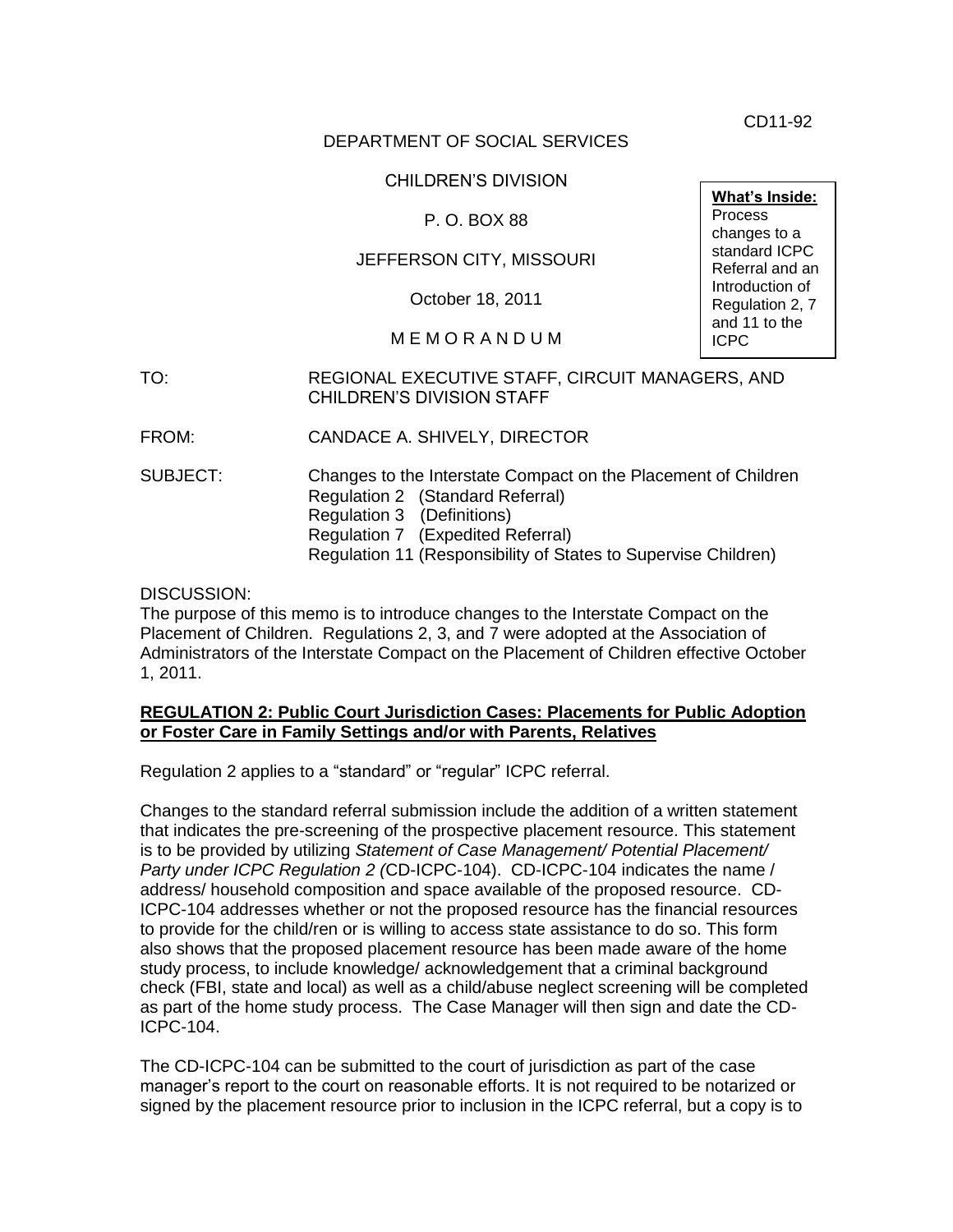be sent to the proposed resource. This statement is a pre-verification that the proposed resource is interested, willing and able to participate in the ICPC home study process prior to a home study being requested.

The new Regulation 2 also allows for reconsideration of an ICPC denial at the request of the sending state's ICPC office *within 90 days* from the date the ICPC 100A denying placement is signed by the receiving state. The request can be with or without a request for a new home study as indicated below:

- 1) Request reconsideration without a new home study based on evidence/ information provided to the receiving state's ICPC officer by the sending state. If the receiving state agrees to overturn their previous denial based on the new information provided by the sending state, the receiving state will amend the 100A they have on file to show approval and send that to the sending state.
- *2)* Request a new home study re-examining reasons for the original denial . For example, the denial was based on lack of adequate space and the proposed resource moved to a larger residence within the 90 day time frame specified above. The receiving state is *not* obligated to activate the new home study request, but may agree to proceed with a new home study to reconsider the previous denial if they believe the reasons for the previous denial have been corrected.

The receiving state has 60 days from the date the formal request from the sending state was received to reconsider the denial. If the receiving state ICPC administrator decides to change the denial to an approval, an ICPC transmittal letter and the revised 100A shall be signed to reflect the new decision.

This regulation will not conflict with any appeal process otherwise available in the receiving state.

Regulation 2 also specifies more clearly the requirements for return of a child residing in the receiving state when a home has been denied for placement. Return of the child shall occur within five (5) business/ working days from the date of notice for removal unless otherwise agreed upon between the sending and receiving state ICPC offices.

If the child is residing in an approved ICPC home and the placement disrupts, the child shall be returned to the sending state within five (5) working days from the date of notice of removal unless otherwise agreed upon between the sending and receiving state ICPC offices. The receiving state's request for removal may be withdrawn if the sending state arranges services to resolve the reason for the requested removal and the receiving and sending state compact administrators mutually agree to the plan.

*Please note: it is the ICPC offices that must be in agreement, NOT the local offices.*

#### **Regulation 3 Definitions and Placement Categories: Applicability and Exemptions**

The current Regulation 3 was adopted pursuant to Article VII of the Interstate Compact on the Placement of Children, effective July 2, 2001. It has been amended by the Association of Administrators of the Interstate Compact on the Placement of Children on May 1, 2011 and is to be in effect as of October 1, 2011.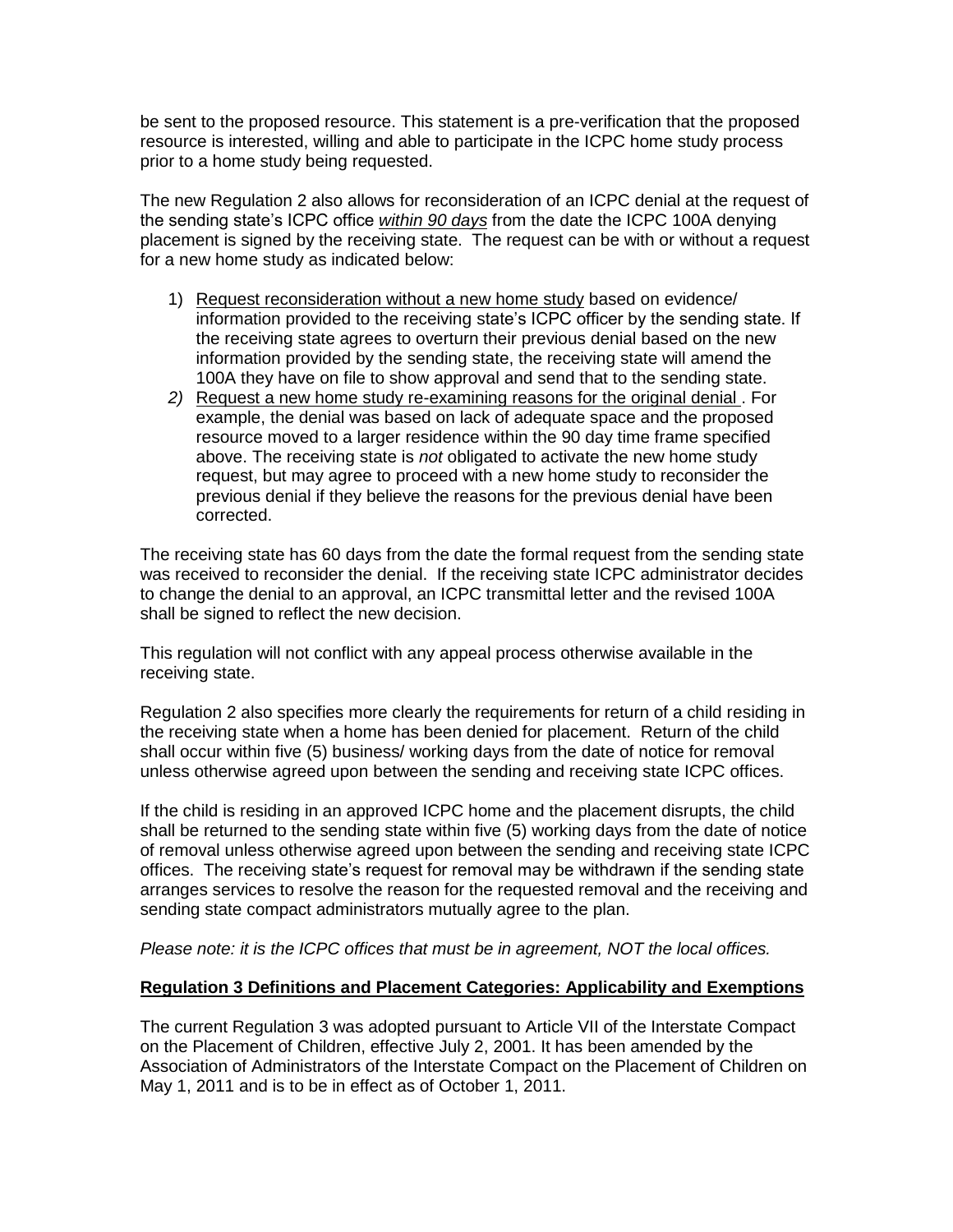Under the revised Regulation 3, the main change/ addition is the defining of age restrictions for on-going supervision and allows supervision of a placement up to the age of 21 years.

### **Regulation 7 Expedited Placement Decision**

Regulation 7 was first adopted in 1996 and has been amended as follows:

- Terminology change from "Priority" to "Expedited" ensures common language between all levels (court, states, etc);
- Changes age criteria to be considered when making an order/ request for an expedited request. Current language states child/ren must be age 2. *Revision changes that to age 4 and includes siblings with the same proposed resource;*
- Allows for the inclusion of unexpected dependency cases (i.e. Sudden death of parents/caregivers, sudden incarceration, etc);
- Substantial relationship between proposed resource and a child/ren has been clarified. The proposed resource is defined as one who has a familial or mentoring role with the child, has spent more than cursory time with the child, and has established more than a minimal bond with the child;
- Failure on the part of the receiving state/county to meet the established time frames for completing a Regulation 7/ Expedited referral allows for the judicial recourse in the receiving state.

In addition to the current process for submitting a Regulation 7/ Expedited Request (please see Child Welfare Manual, Section 4, Chapter 25, Subsection 6 (1) Missouri as the Sending State), case managers will also be required to complete the *Statement of Case Manager/ Potential Placement/ Party Under ICPC Regulation 7 (Expedited)* CD-ICPC-101a. This statement is a pre-verification that the proposed resource is interested, willing and able to participate in the ICPC home study process prior to a home study being requested.

#### **Regulation 11 Responsibility of States to Supervise Children**

Regulation 11 was adopted in April 2010 and was effective October 1, 2010. Regulation 11 clarifies the supervisory role of the assigned worker in the receiving state once placement is made through an approved ICPC home study. The supervising worker in the receiving state is to provide the following services: *Please note, this is not an all inclusive list. Each case is different and will require different approaches and services.*

- Supervision of a child/ren placed into the receiving state through ICPC is to be  $\bullet$ initiated as soon as the receiving state is made aware that the child/ren have been placed;
- Placement supervision is for a minimum of six  $(6)$  months;
- Supervision can be terminated when:
	- a. child reaches the age of majority or is legally emancipated;
	- b. child's adoption or legal guardianship is granted;
	- c. jurisdiction of the child is terminated by the sending state;
	- d. the child no longer resides in the approved home; or
	- e. the sending state requests in writing that supervision be discontinued and the receiving state's ICPC office concurs.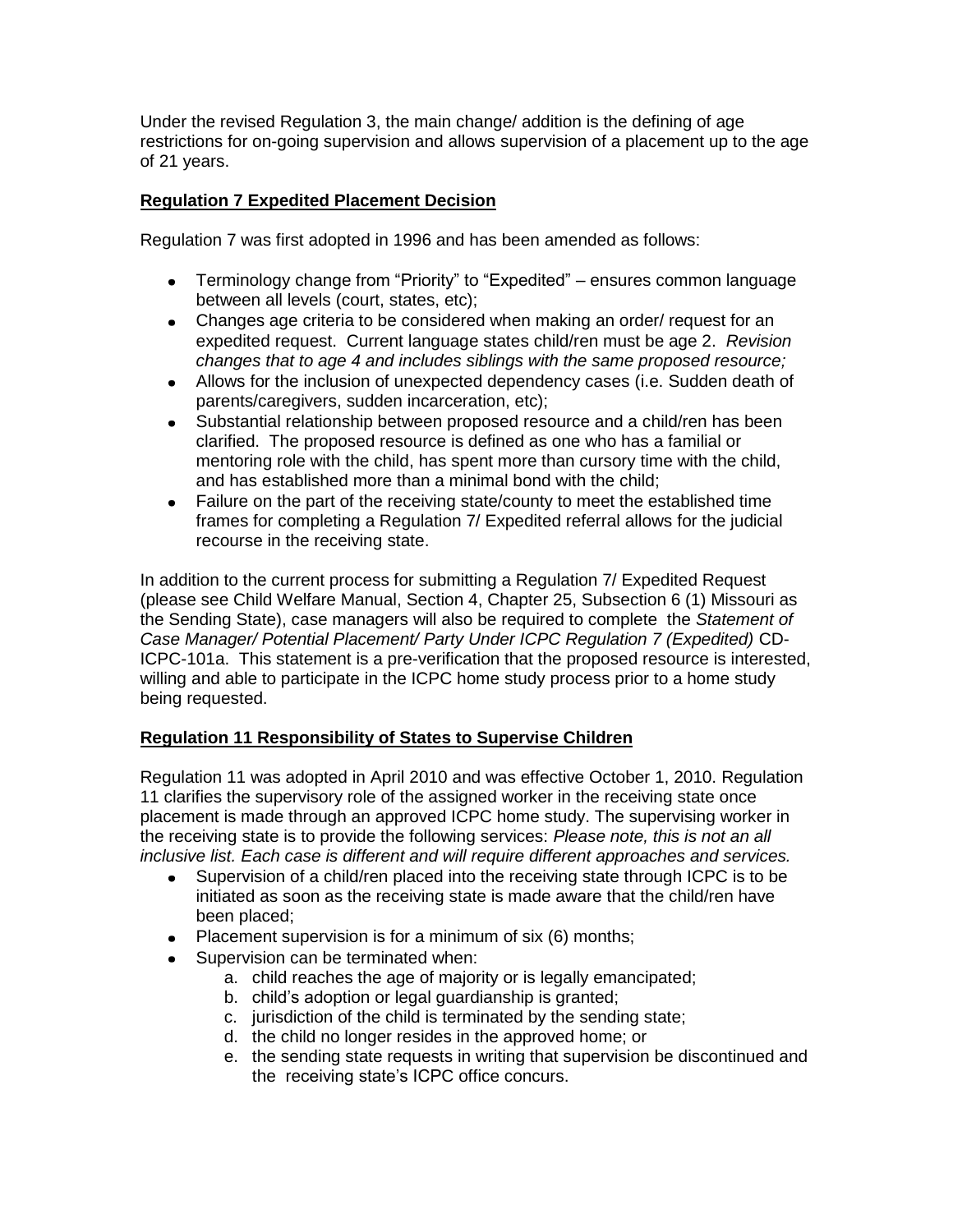- Supervision can continue by mutual agreement of the sending & receiving states ICPC offices even if one of the above occurs.
- Supervision must include face-to-face visits with the child at least once a month, beginning no later than 30 days from the date on which the child is placed or the receiving state receives notification of placement
- The assigned worker is to complete a written supervision report at least every 90 days following notification of placement. Completed reports are to be sent to the receiving state's ICPC office.
- At a minimum, the report shall include the following information:
	- a. Date and location of each face-to-face contact with the child since the last report was submitted;
	- b. A summary of the child's current circumstances, including on-going safety & well-being;
	- c. A summary of the child's academic performance along with any pertinent documentation (i.e. Report card, IEP, etc);
	- d. A summary of child's current health status, including mental health and copies of any pertinent therapeutic or medical reports;
	- e. An assessment of the current placement/ caretakers and their continued appropriateness as a placement for child/ren;
	- f. A description of any unmet needs and any recommendations for meeting identified needs.
	- g. When applicable, the supervising worker's recommendation regarding continuation of placement, return or legal custody to a parent/s and termination of the sending state's jurisdiction, finalization of adoption by child's current caretakers or the granting of legal guardianship to the child's current caretakers.
- If there is a hotline on the proposed placement and/or involving the child/ren  $\bullet$ placed through ICPC, the supervising worker is to follow their agency protocols for ensuring the safety of the child/ren. If the child/ren must be removed, the supervising worker does so and then notifies the sending state as well as the receiving state's ICPC office;
- The sending state remains the financially responsible party for the child/ren and  $\bullet$ is responsible for all case management decisions. The receiving state assists in locating services to meet the needs of the child/ren and the placement resource.

### **NECESSARY ACTION**

- 1. Review this memorandum with all Children's Division staff.
- *2.* Review revised Child Welfare Manual chapters as indicated below.
- 3. All questions should be cleared through normal supervisory channels and directed to:

| <b>PDS CONTACT</b>             | <b>PROGRAM MANAGER</b> |
|--------------------------------|------------------------|
| Mary K Kliethermes             | Amy Martin             |
| Mary.C.Kliethermes@dss.mo.gov  | Amy.Martin@dss.mo.gov  |
| Monica Sekscinski              |                        |
| Monica.S.Sekscinski@dss.mo.gov | 573-751-3171           |